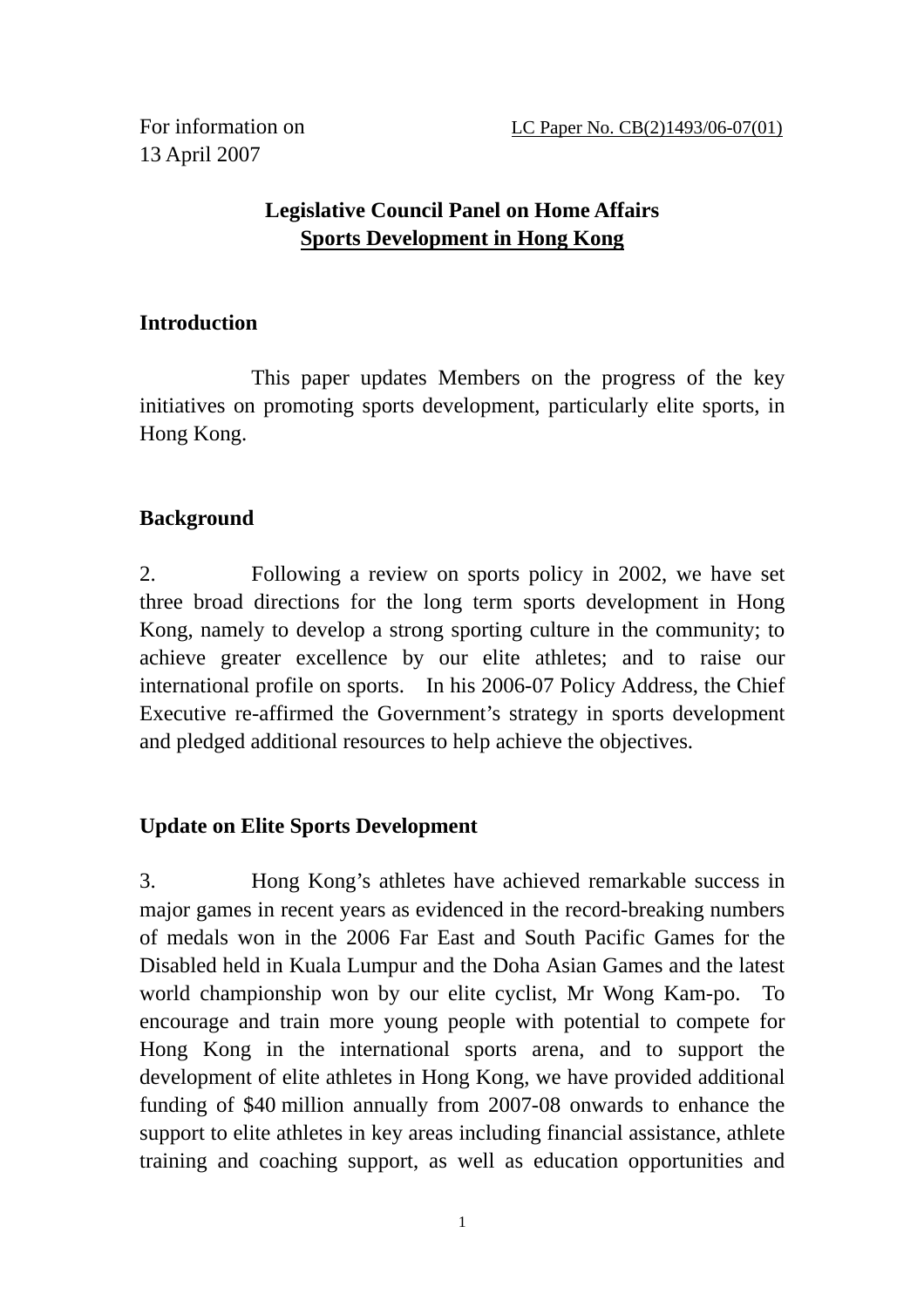career development. The funding earmarked will be spent directly on athletes. Besides, to provide elite athletes with a more modern training environment, we are taking forward the redevelopment of the Hong Kong Sports Institute (HKSI).

#### *Direct Financial Support to Athletes*

4. Over the past few years, direct financial support to elite athletes has mainly come from three funding sources, which are administered by HKSI, i.e. HKSI monthly stipends, Sports Aid Foundation Fund (SAFF), and Sports Aid for the Disabled Fund (SADF) which caters for the disabled athletes. Separately, HKSI provides funding support to individual athletes of non-elite sports and secondary disciplines of elite sports who have achieved outstanding results in international competitions through the Individual Athletes Support Scheme (IASS) to cover their training expenses as well as basic living expenses, including meal and transportation expenses.

5. In 2005-06, HKSI provided \$5 million as monthly stipends for 198 athletes based on the performance level of athletes. In addition, HKSI disbursed grants of about \$9 million to 223 athletes, including disabled athletes in accordance with the criteria of SAFF and SADF. Under the IASS, about \$1.5 million was disbursed to 10 athletes. In total, around \$15.5 million comprising \$6.5 million of recurrent government subvention and \$9 million drawn from the Hong Kong Jockey Club (HKJC) Elite Athletes Fund was spent on direct financial support to elite athletes. Level of assistance under these various schemes is detailed below.

6. In 2005-06, each Elite A athlete could receive a combined total of up to \$17,500 per month paid out from the SAFF and monthly stipends, whereas each Elite B and C athlete could receive financial subsidy amounting to an average of about \$10,000 and \$5,000 per month respectively. According to the actual allocation made by HKSI in 2005-06, the average subsidy to Elite A athletes was no less than \$10,000 per month. Besides, the SADF provided financial assistance to 39 disabled athletes of which each Elite A athlete could receive about \$4,100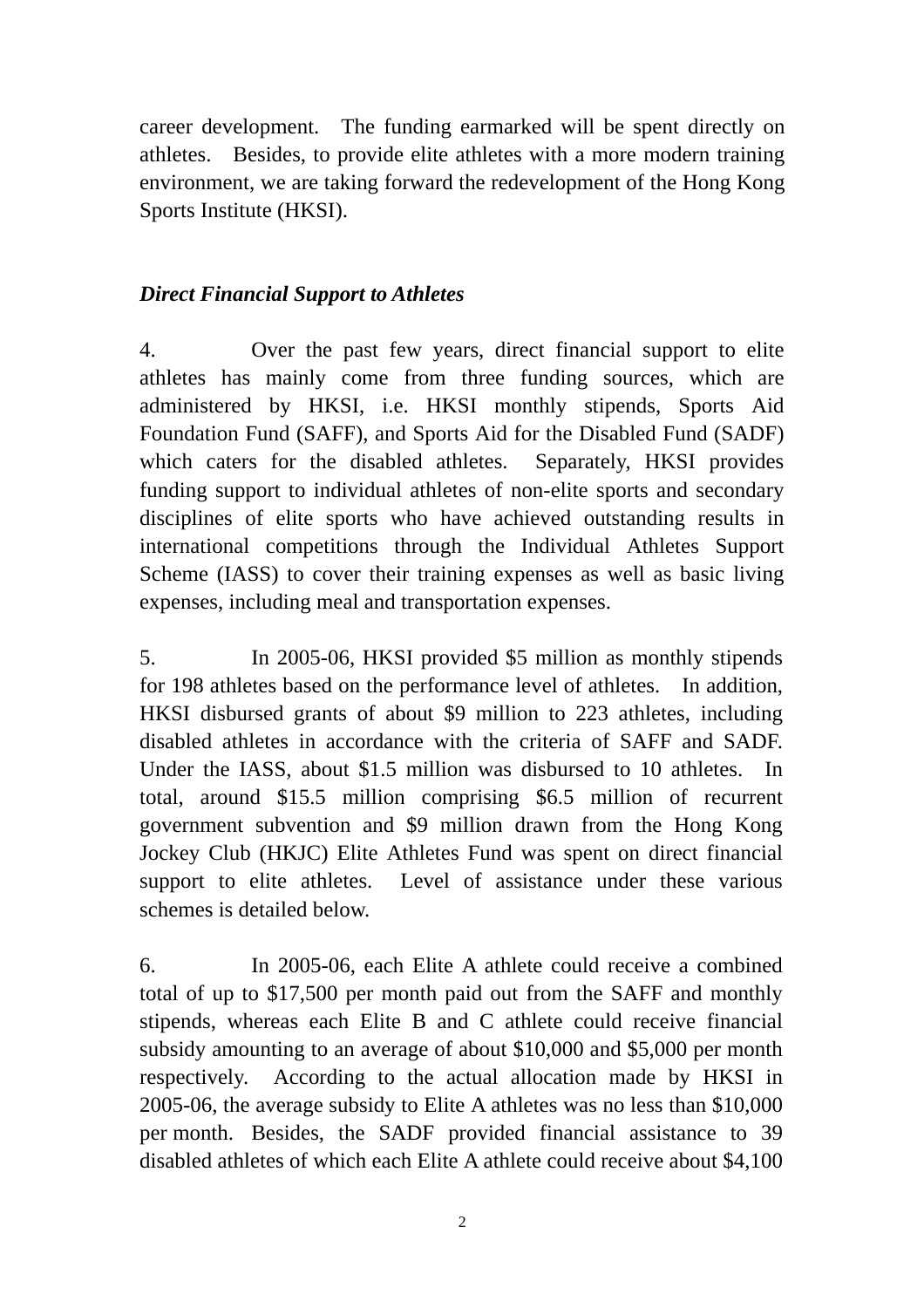per month on average. Disabled athletes are not eligible for monthly stipends which are applicable only to athletes in the 13 elite sports in the HKSI.

7. The financial support provided to elite athletes and disabled elite athletes by HKSI in 2005-06 is detailed at **Annex A** and **Annex B** respectively. Such information has already been provided to Panel Members vide LC Paper No. CB(2)866/06-07(01).

8. With effect from 2007-08, we have decided to allocate half of the \$40 million additional recurrent provision, i.e. \$20 million annually, to improve direct financial support to athletes. Accordingly, the actual amount of Government recurrent subvention to HKSI for direct financial support to athletes would be increased to \$26.5 million. Together with HKSI's annual drawdown of about \$9 million from the HKJC Elite Athletes Fund for supporting the SAFF and SADF to provide top-up grants to athletes, total resources for providing direct financial support to athletes would increase to \$35.5 million per year, or an increase of 129%. This should go some way towards providing our athletes with a more financially stable environment to undergo training and compete in major games.

9. Operationally, we see much merit in terms of public accountability and transparency to consolidate the existing schemes into a unified scheme (proposed to be named as Elite Athletes Grants). Thanks to the inputs and advice from the Elite Sports Committee, the Sports Federation & Olympic Committee of Hong Kong, China (SF&OC), the National Sports Associations (NSAs) of the elite sports and disabled sports, the head coaches and the HKSI Board, a unified scheme has been formulated for implementation by HKSI. While HKSI is still working with the relevant NSAs and head coaches on the detailed implementation arrangement, the elite athletes should be able to benefit from the proposed Elite Athletes Grants with effect from April 2007.

10. To illustrate the improvements to athletes, based on an estimated total of 413 athletes (including 363 able-bodied and 50 disabled athletes), financial support provided to the able-bodied athletes and disabled athletes under the proposed Elite Athletes Grants is summarized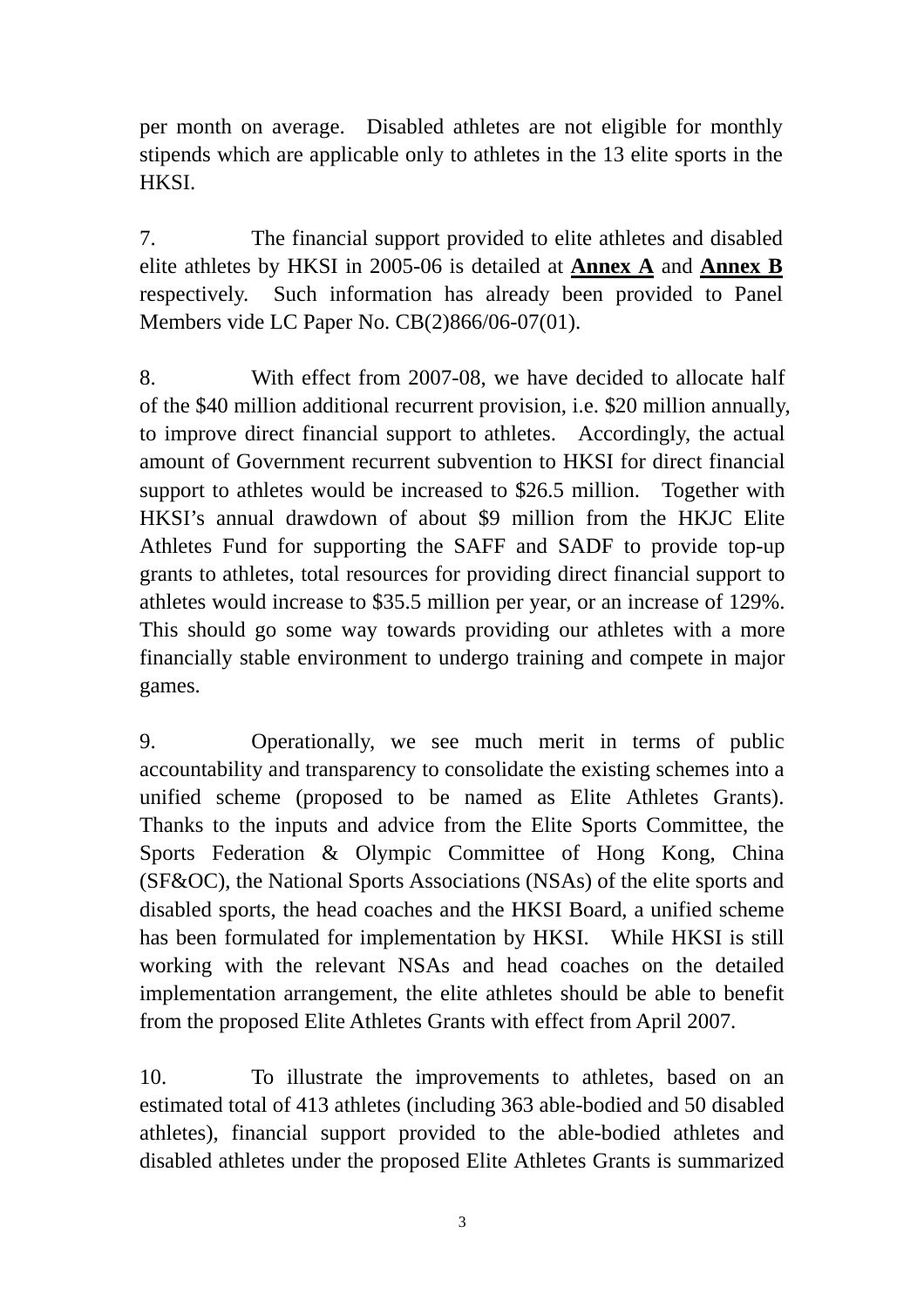at **Annex C** and **Annex D** respectively. A table comparing the level of direct financial support under the current schemes and the unified scheme is set out below for Members' easy reference:

|                             | <b>Monthly Financial Support</b> |                         |  |  |  |
|-----------------------------|----------------------------------|-------------------------|--|--|--|
|                             | <b>Current Situation</b>         |                         |  |  |  |
|                             | [Reference: LC Paper             | <b>Unified Scheme</b>   |  |  |  |
|                             | <u>No.</u>                       | (Elite Athletes Grants) |  |  |  |
|                             | $CB(2)866/06-07(01)]$            |                         |  |  |  |
| Elite A                     | $$17,500$ (maximum)              | $$21,250 - $32,500$     |  |  |  |
| Elite B                     | $$10,000$ (average)              | $$11,900 - $18,200$     |  |  |  |
| Elite C                     | \$5,000 (average)                | $$8,500 - $13,000$      |  |  |  |
| Elite A (disabled athletes) | $$4,100$ (average)               | $$5,400$ (average)      |  |  |  |

#### *Training and Coaching Support*

11. In view of the fact that the training expenses budget has not kept pace with growing number of elite athletes under training and the challenges posed by a more competitive global environment, we have decided to allocate \$6 million from the remainder \$20 million from 2007-08 to training programme expenses to be deployed directly by head coaches. Compared with the relevant budget of HKSI in 2006-07 at \$22.86 million, the actual amount for athletes training programme will be around \$28.86 million in 2007-08, representing an increase of 26%. The training programme expenses are deployed for meeting athletes' local and overseas training. They may also tap the Arts and Sport Development Fund (ASDF) for one-off funding to prepare for and participate in major games. A \$40 million injection into the sports portion of the ASDF was approved by Finance Committee. This would provide a stable source of funding for athletes in anticipation of the major games in the coming few years.

#### *Education Opportunities and Career Development*

12. To support elite athletes upon their retirement, we have invited SF&OC to work with us in developing a comprehensive athlete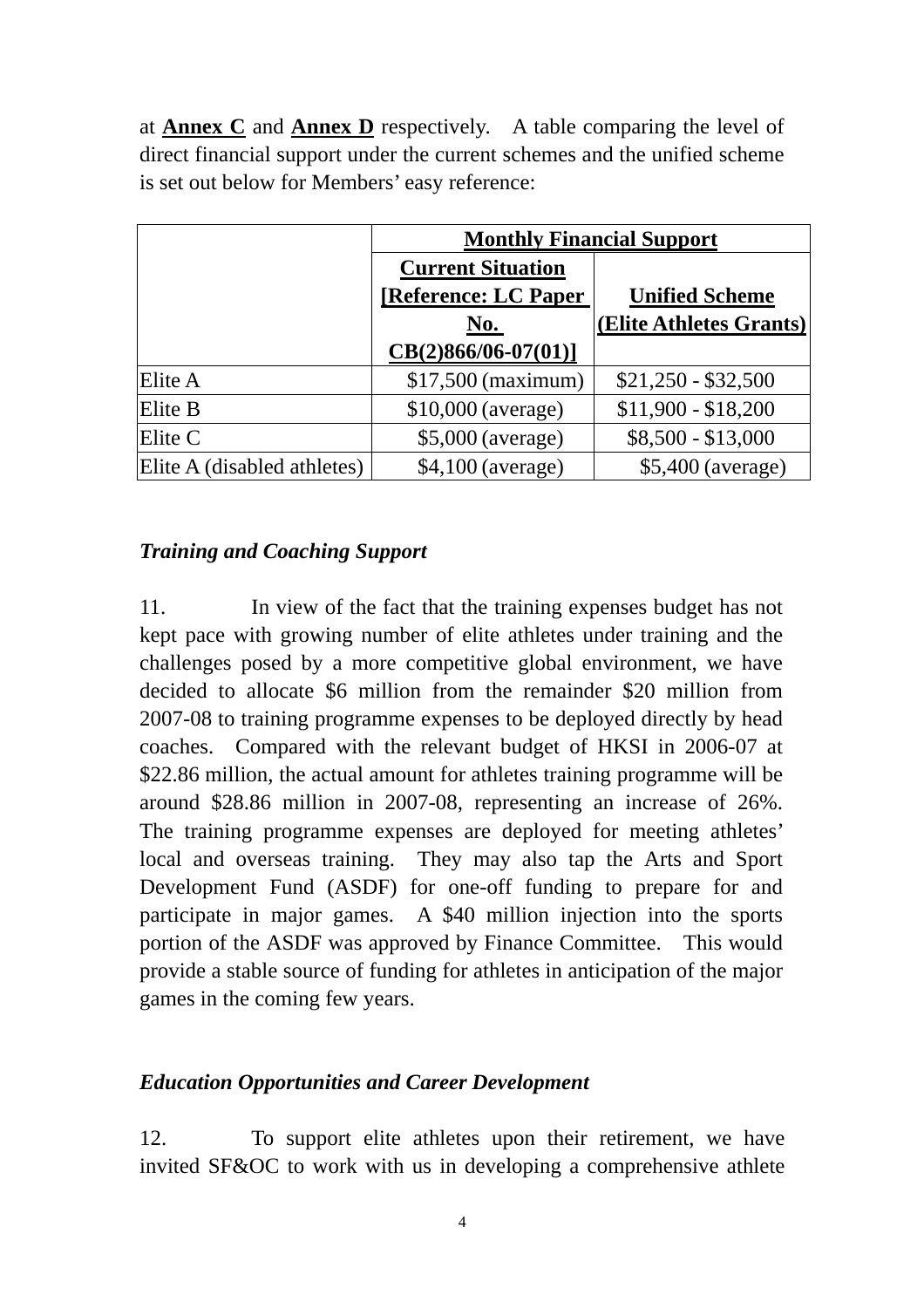retirement scheme. SF&OC is best placed to carry out this initiative as they have recently set up the Olympians and Meritorious Athletes' Commission (the Commission) whose objectives are to recognize our athletes' outstanding performances in international sports competitions, and to provide local top athletes with more opportunities of overseas exposure in both educational and sports participation as well as to have opportunities of further studies and development especially when they retire from their athletes' careers. Renowned local and Mainland Olympian gold medalists such as Lee Lai-shan and Fu Mingxia are honorary advisors of the Commission. While details of the athlete retirement scheme will be announced as soon as we are in a position to do so, our focus would be on the offer of higher education opportunities and support to career planning and development.

13. Joining hands with SF&OC, we have exchanged views with representatives of the eight higher education institutions funded by the University Grants Committee (UGC) on measures to facilitate retired athletes to pursue higher education in Hong Kong. We are glad to learn that most UGC-funded institutions have already put in place measures to support elite athletes. In response to our request to extend the flexibility with admission and to enhance support to elite athletes, all the eight UGC-funded institutions have indicated strong support. Out of their own initiatives, two representatives (one from City University of Hong Kong and another from Hong Kong Baptist University) have been nominated to work with SF&OC in developing the comprehensive athlete retirement scheme.

14. We believe corporations in Hong Kong can also play a useful role in supporting retired athletes who wish to pursue a working career after retirement. We have sounded out some corporations and have received a positive initial response. We will draw up a more detailed scheme for them to take part.

15. We estimate that we may need to deploy about half of the \$14 million (out of the \$40 million mentioned above) yet to be designated allocation to support the retirement package. We are consulting stakeholders to see whether there are other worthwhile projects to promote the well being of elite athletes in order to make full use of the

5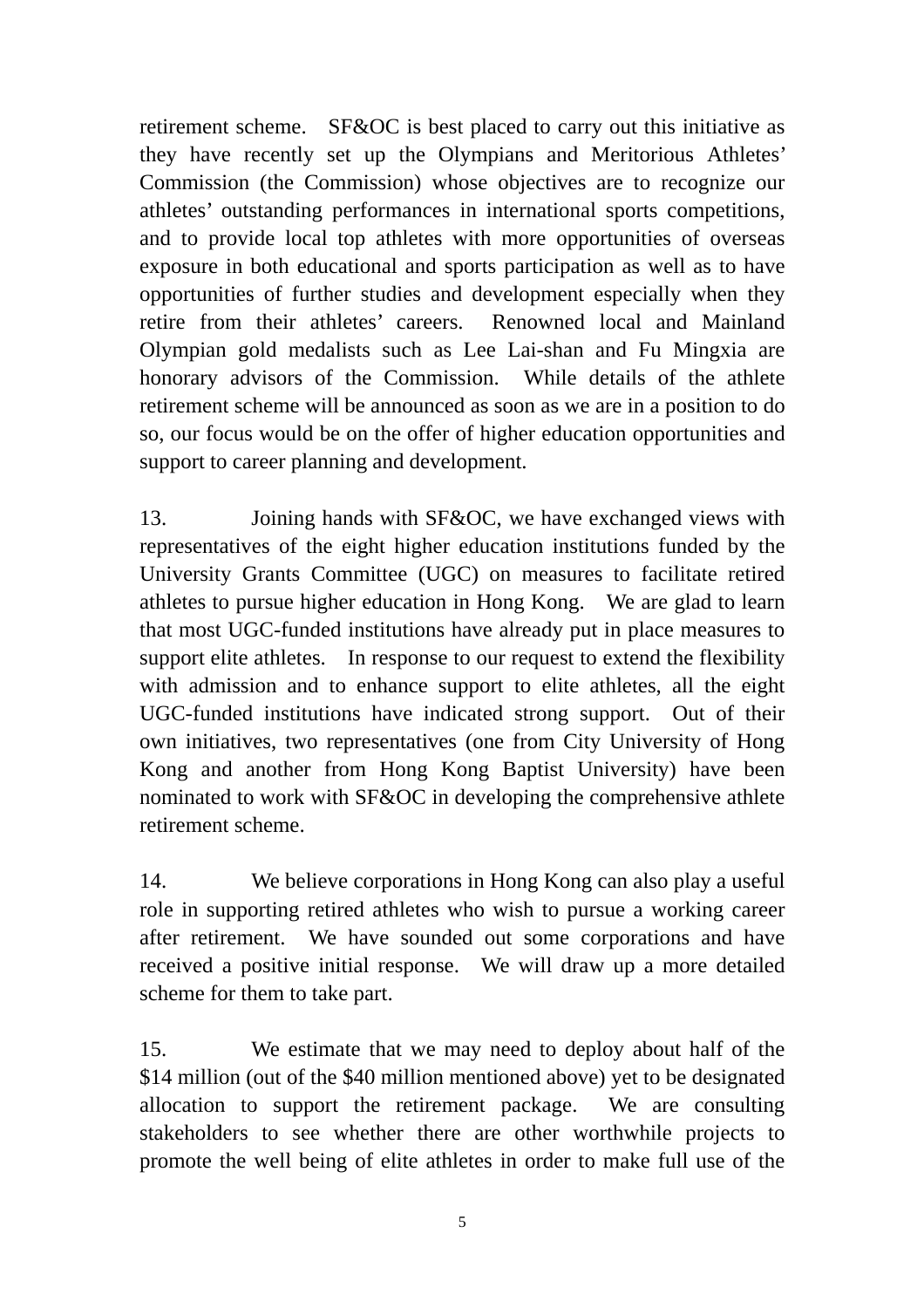resources available.

## *Redevelopment of the Hong Kong Sports Institute*

16. The Government is mindful of the need to improve the training facilities and environment for elite athletes. To this end, the Government has earmarked funding to embark on the redevelopment of HKSI. Details are presented in a separate paper for Members' information and consideration.

### **Update on Promoting Sports for All**

17. Sports can strengthen social cohesion and enhance people's quality of life. Promoting "Sports for All" is to encourage people of all age groups to participate actively in sports in quest of sound physical and psychological health as well as positive community spirit.

18. In late April 2007, we shall stage the first biennial Hong Kong Games to promote public participation and a sense of belonging to their community. In 2007-08, we will formulate systematic and objective indicators to measure the effectiveness of the "Sports for All" policy, and collaborate with NSAs, District Councils and district organisations in developing sports facilities and training bases. To meet the community's needs for recreation facilities, the Government has also taken measures to expedite the delivery of Leisure and Cultural Services projects, including the 25 priority projects announced in the Chief Executive's Policy Address in 2005, and further projects selected upon review of the former Municipal Councils projects. The Government has been updating the Sub-Committee to Follow up the Outstanding Leisure and Cultural Services Projects of the Former Municipal Councils under this Panel on the progress with these works projects.

19. To promote sports amongst the elderly, we have together with 17 non-governmental organisations running elderly centres launched the "Healthy Exercise for Longevity" Project in January 2007. This is a 2-year project which will last until December 2008. It aims to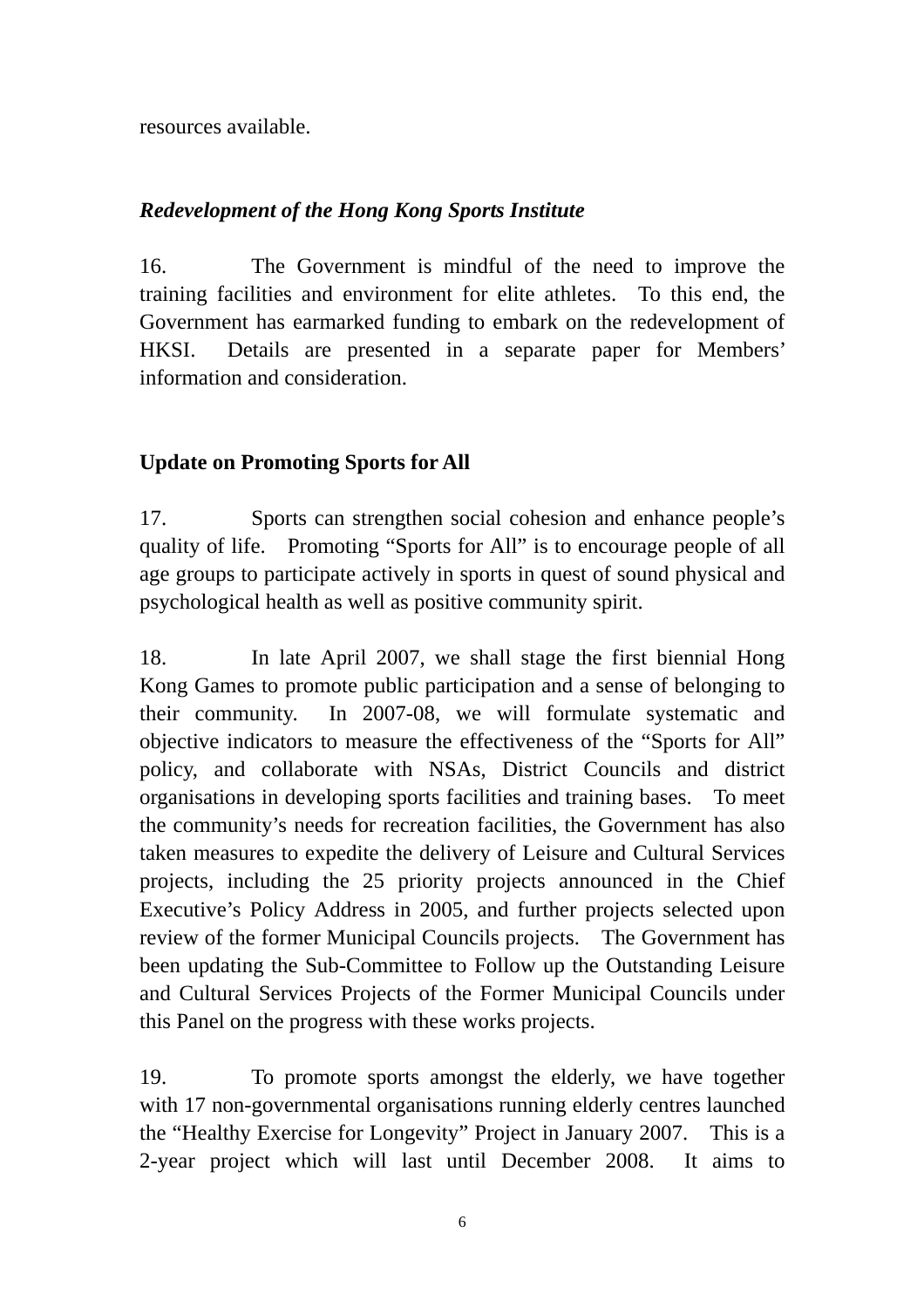encourage the elderly to engage in sports activities through which they can keep themselves healthy. With the assistance of seven NSAs, seven sports items (including gateball, lawn bowls, table tennis, easy-tennis, social dance, jazz dance and general gymnastics) are covered in this project. The project includes train-the-trainer courses, sports training courses for the elderly, sports competitions and sports fun days. It is expected that about 29,000 elderly persons would benefit from this project through their participation in some 2,000 activities to be held throughout the two years in the 18 districts.

#### **Update on Promoting Major Sports Events**

20. Hosting of major sports events helps enhance Hong Kong's image as Asia's sports events capital. By promoting major sports events in Hong Kong, we hope to instill a sustainable sporting culture, foster a sense of pride and social cohesion and bring tangible economic benefits to our community. In 2004, a "M" Mark System and Support Package (M-Mark Scheme) was introduced to recognize and support major sports events organised by NSAs and other sports organisations in Hong Kong. In 2007, we are reviewing the M-Mark Scheme with a view to improving the system and facilitating NSAs and sports organisers on staging more "M" Mark events in Hong Kong. In collaboration with SF&OC and other reputable sports organisations, we shall enhance the role and involvement of the "Core Sponsor Group", apart from providing financial support to approved "M" Mark events.

#### **Advice Sought**

21. Members are invited to note the progress of the key initiatives on promoting sports development in Hong Kong.

\*\*\*\*\*\*\*\*\*

**Home Affairs Bureau April 2007**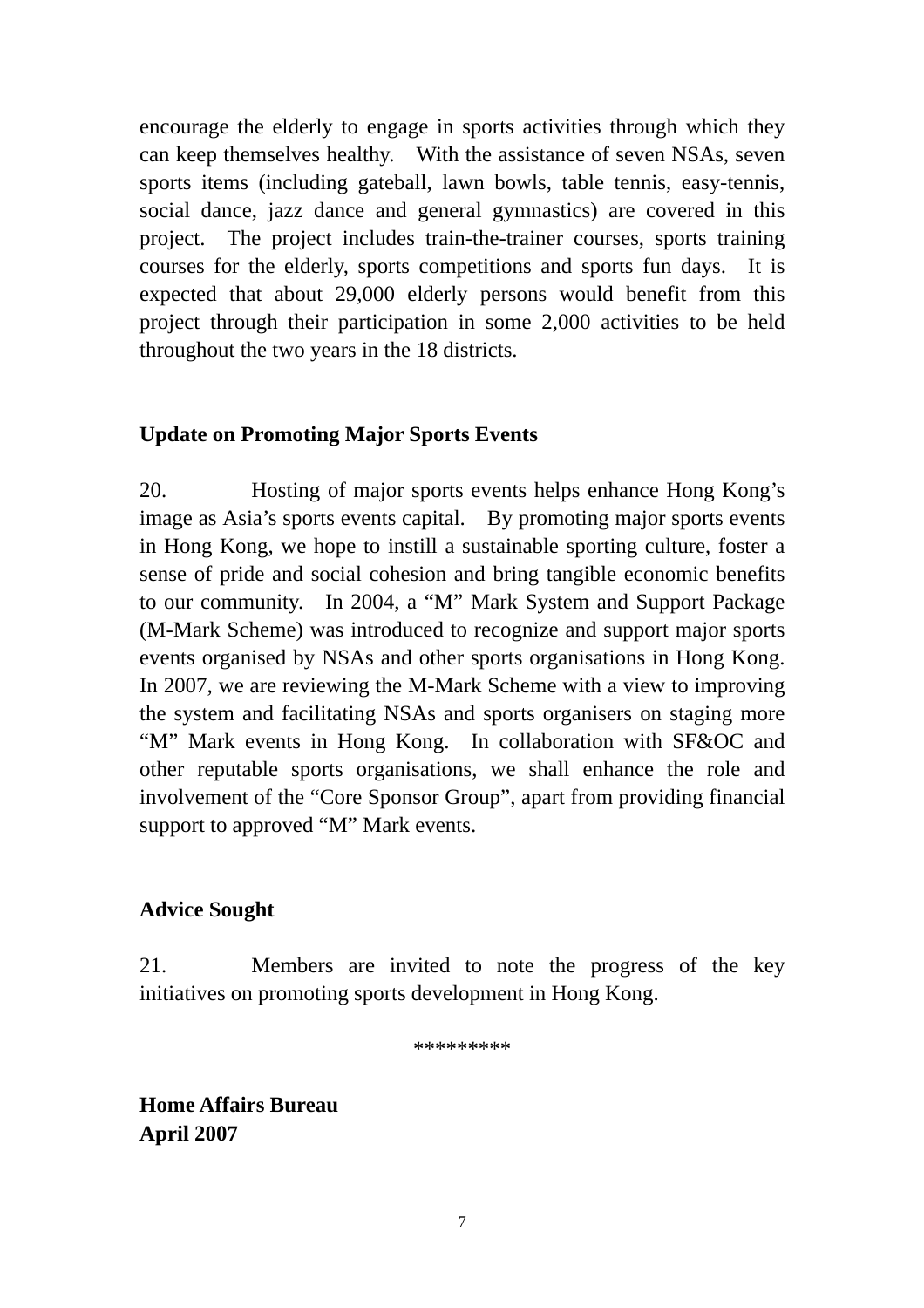**Elite Athletes** HKSI Stipends Sports Aid Foundation Fund Category of Athletes<sup>Note 1</sup> (based on the categorization under Sports Aid Foundation Fund) Total number of athletes No. of recipients | Annual Total | No. of recipients | Annual Total Total Elite A 18 18 18 1 18 18 18 18 18 18 18 1620,000 Elite B 68 68 \$3,957,500 Elite C 30 30 \$815,000 Potential Athletes (non-SAFF recipients) 33 125 (Note 2) \$4,344,400 - - \$10,736,900 Junior Elite A 38 38 38 31,065,000 Junior Elite B 1 30 1 30 33 5668,700 1 30 5422,500 Potential Junior Athletes 31 73 (Note 3) \$668,700 - - \$2,156,200

**456** 198 \$5,013,100 184

#### **Financial Support provided to Elite Athletes by HKSI in 2005/06**

Note 1: based on the categorization as laid by the eligibility criteria under Sports Aid Foundation Fund

Note 2: based on the categorization as laid by the criteria for stipend provision for elite athletes

Other Potential Athletes | 188 | -

**Total**:

Note 3: based on the categorization as laid by the criteria for stipend provision for elite junior athletes

Source: Hong Kong Sports Institute

\$**12,893,100** 

\$**7,880,000** 

**Annex A**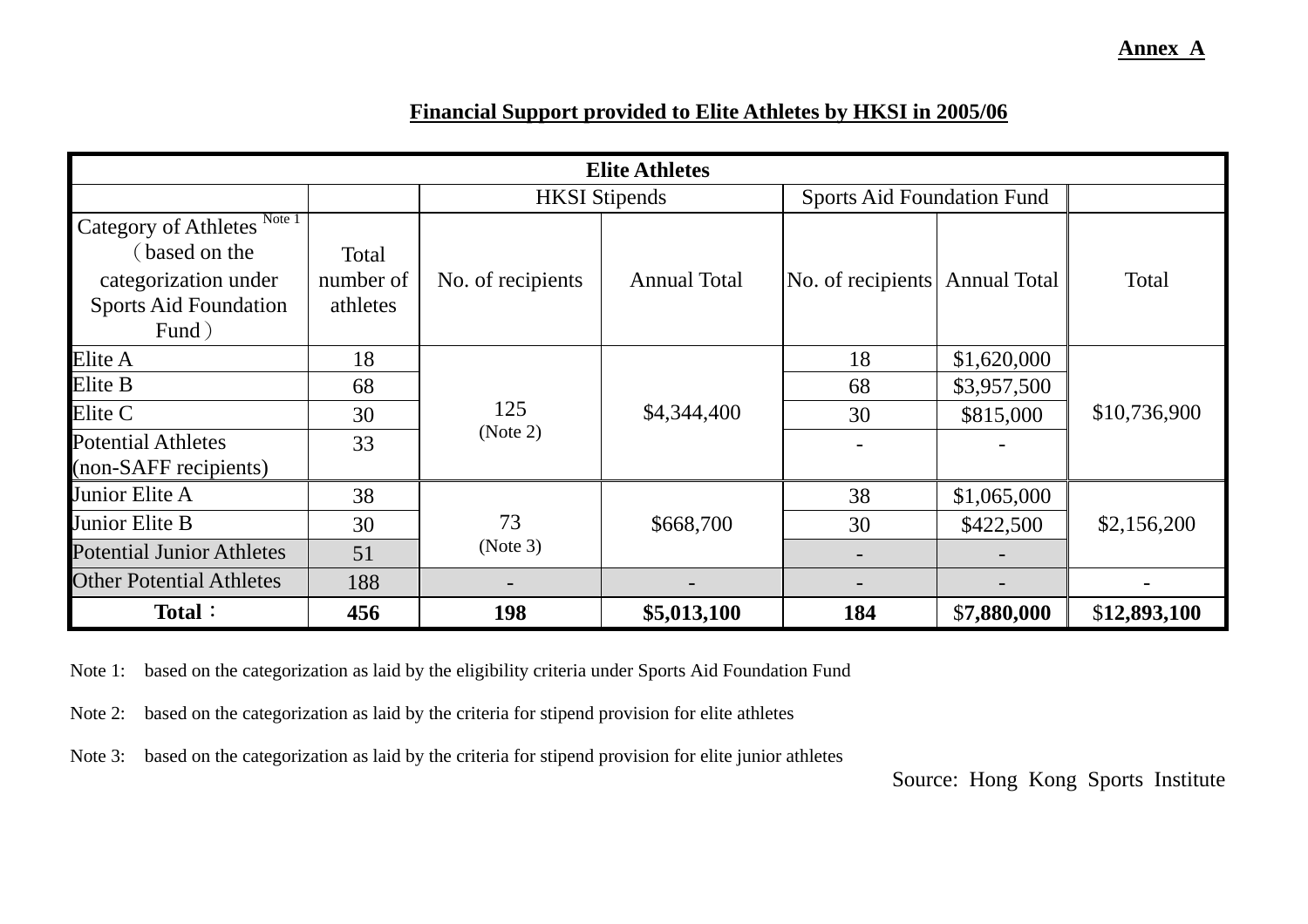# **Financial Support provided to Disabled Elite Athletes by HKSI in 2005/06**

| <b>Disabled Elite Athletes</b>                     |                    |                     |  |  |
|----------------------------------------------------|--------------------|---------------------|--|--|
| Note $\overline{4}$<br><b>Category of Athletes</b> |                    |                     |  |  |
| (based on categorization                           | No. of<br>athletes | <b>Annual Total</b> |  |  |
| under Sports Aid for the                           |                    |                     |  |  |
| Disabled Fund)                                     |                    |                     |  |  |
| Elite A                                            | 18                 | \$887,500           |  |  |
| Elite B                                            | 6                  | \$180,000           |  |  |
| Elite C                                            | 15                 | \$225,000           |  |  |
| Potential                                          | 50                 |                     |  |  |
| <b>Total:</b>                                      | 89                 | \$1,292,500         |  |  |

Note 4: Based on the categorization as laid by the eligibility criteria under Sports Aid for the Disabled Fund

Remarks: Subsistence grant was provided to to athletes with disabilities separately via the Hong Kong Paralympians Fund.

Source: Hong Kong Sports Institute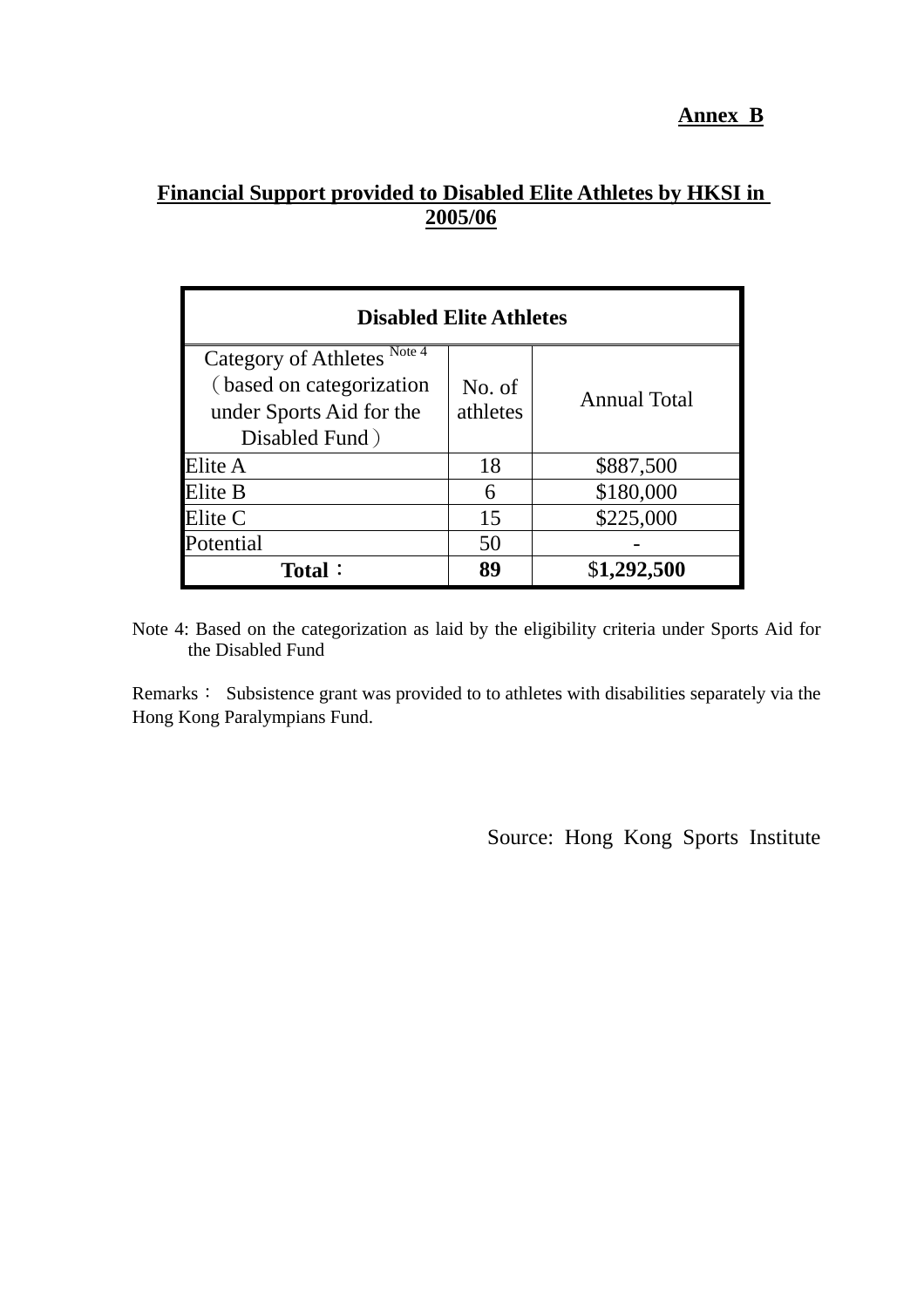**Elite Athletes Grants - Financial Support provided to Elite Athletes**

|                                            |                                                | <b>Elite Athletes</b>            |                                                     |                                     |                                      |                                  |                                                   |                           |                                               |                                |
|--------------------------------------------|------------------------------------------------|----------------------------------|-----------------------------------------------------|-------------------------------------|--------------------------------------|----------------------------------|---------------------------------------------------|---------------------------|-----------------------------------------------|--------------------------------|
|                                            |                                                | <b>HKSI Scholarship Athletes</b> |                                                     |                                     | <b>Non-HKSI Scholarship Athletes</b> |                                  | <b>Team Sports</b>                                |                           |                                               |                                |
|                                            | <b>Category of</b><br>Athletes <sup>Note</sup> | <b>Number</b><br>of Athletes     | <b>Range of</b><br><b>Monthly</b><br><b>Support</b> | <b>Annual Total</b><br>(\$ million) | <b>Number</b><br>of Athletes         | <b>Monthly</b><br><b>Support</b> | <b>Annual</b><br><b>Total</b><br>$($$ million $)$ | Number of<br><b>Teams</b> | <b>Annual</b><br><b>Total</b><br>(\$ million) | <b>Total</b><br>$(\$$ million) |
| Elite A                                    | Full-time<br>Part-time                         | 42                               | $$21,250 - $32,500$<br>$$9,750 - $21,125$           | \$11.4                              |                                      | \$12,500                         |                                                   |                           | $\overline{\phantom{a}}$                      |                                |
| Elite B                                    | Full-time<br>Part-time                         | 30                               | $$11,900 - $18,200$<br>$$5,460 - $11,830$           | \$4.6                               | 13                                   | \$7,000                          | \$1.0                                             |                           |                                               |                                |
| Elite C                                    | Full-time<br>Part-time                         | 43                               | $$8,500 - $13,000$<br>$$3,900 - $8,450$             | \$4.4                               |                                      | \$5,000                          |                                                   |                           |                                               | \$23.8                         |
|                                            | Potential Full-time<br>Athletes Part-time      | 39                               | $$5,525 - $8,450$<br>$$2,535 - $5,493$              | \$2.4                               |                                      | $\blacksquare$                   | $\overline{\phantom{a}}$                          |                           |                                               |                                |
| Junior<br>Elite A                          | Full-time<br>Part-time                         | 47                               | $$5,525 - $8,450$<br>$$1,950 - $4,225$              | \$2.5                               | 5                                    | \$3,250                          | \$0.2                                             |                           | $\blacksquare$                                |                                |
| Junior<br>Elite B                          | Full-time<br>Part-time                         | 27                               | $$2,550 - $3,900$<br>$$900 - $1,950$                | \$0.6                               |                                      | \$1,500                          |                                                   |                           | $\blacksquare$                                | \$4.0                          |
| <b>Potential Junior</b><br><b>Athletes</b> |                                                | 117                              | $$425 - $650$                                       | \$0.7                               |                                      | $\blacksquare$                   | $\blacksquare$                                    |                           | $\blacksquare$                                |                                |
| <b>Other Potential</b><br><b>Athletes</b>  |                                                | 284                              |                                                     |                                     |                                      |                                  |                                                   |                           |                                               |                                |
| Elite & Potential<br><b>Teams</b>          |                                                |                                  |                                                     |                                     |                                      | $\qquad \qquad \blacksquare$     | $\equiv$                                          | 10 teams                  | \$1.4                                         | \$1.4                          |
|                                            | Total:                                         | 629<br>(345 recipients)          |                                                     | \$26.6                              | 18<br>(18 recipients)                |                                  | \$1.2                                             | 10 teams                  | \$1.4                                         | \$29.2                         |

Note: based on the categorization currently applied to the Sports Aid Foundation Fund